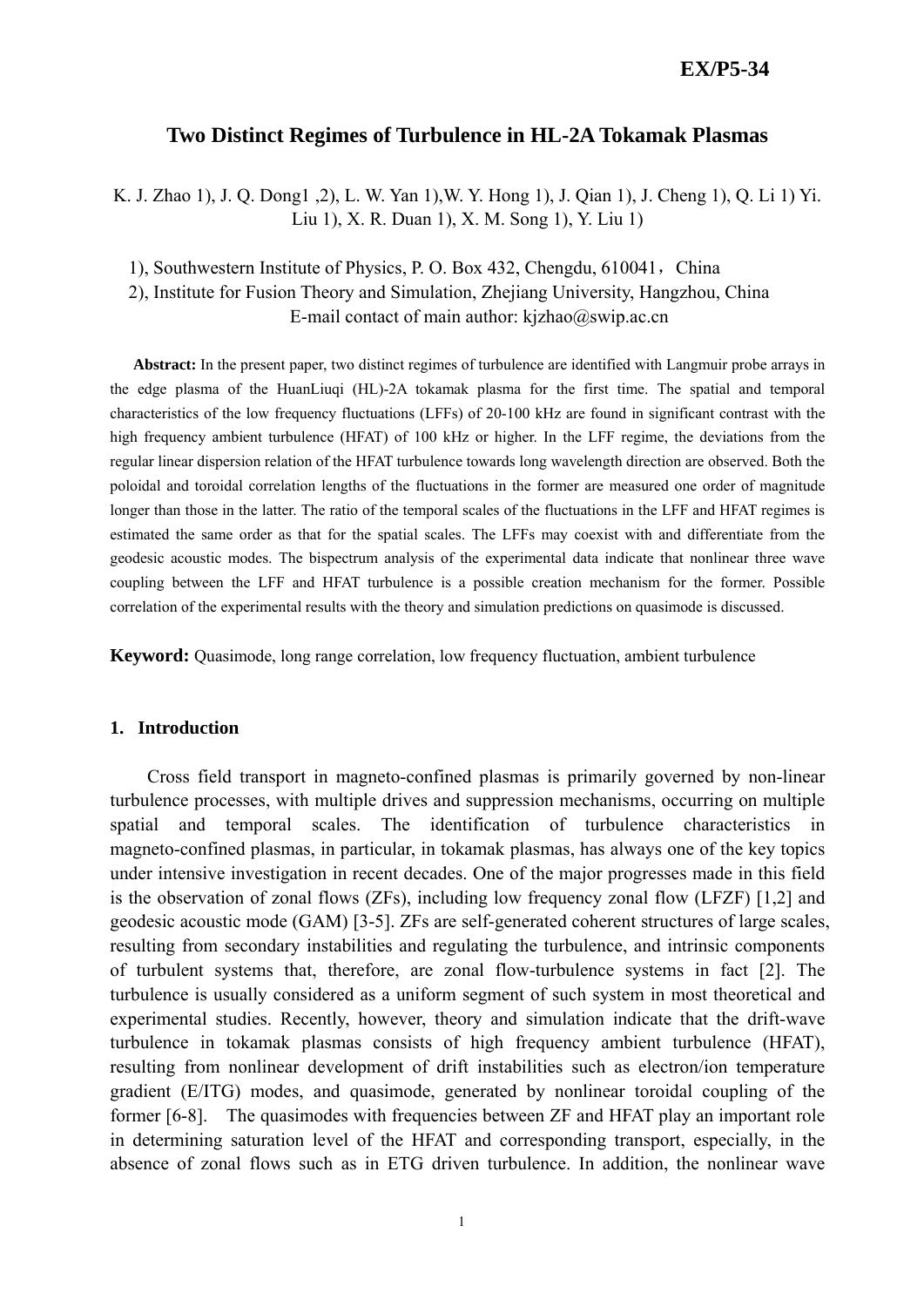coupling, leading to coherent structures besides ZFs and GAM, seems universal in drift wave turbulence [2, 9,10].

In the past, as mentioned above, turbulence was generally considered as uniform fluctuations of broad spectrum and difference between the lower and higher frequency components was seldom concerned in previous experiments [4,5,11]. In particular, detailed experimental studies on distinct characteristics and creation mechanisms for fluctuation in different frequency regimes, and



Fig.1 Layout and structure of the Langmuir probe arrays

on interactions between them are lacking.

The distinct characteristics of the low frequency fluctuations (LFF) of several tens kHz and the high frequency ambient turbulence (HFAT) of 100 kHz or higher are measured in the edge of the HuanLiuqi (HL)-2A tokamak plasmas by Langmuir probe arrays (LPs) with high spatial and temporal resolution.. Three dimensional wave number spectra and dispersion relations are investigated and compared between the LFF and HFAT. Significant differences revealing the existence of the two distinct regimes, are observed for the first time. In addition, the nonlinear coupling between the LFF and HFAT is analyzed with bispectrum technique. The main results are presented in this paper.

### **2. Experimental Set up**

The structure and layout of the LPs employed in the present experiments are shown in Fig.1. Each LP array is composed of 3 probes possessing 2 and 3 mm separations in the radial and poloidal directions, respectively. Two of them, forming a magneto-force driven movable 6 probe set are placed at the outside middle plane with a separation of 65 mm in the toroidal direction. There is a third array of fast reciprocating 3 probes which measure the electron temperature and density profiles in the edge region. The length and diameter of each probe tip are 2 and 1.5 mm, respectively. Such experimental arrangement of the LPs with high spatial resolution allows us to measure the three dimensional wave vector spectra of the turbulence in the LFF and HFAT regimes.

 The experiment was conducted in an ohmic heated hydrogen plasmas of circular cross section. The major and minor radii of the HL-2A tokamak are  $R = 1.65$ m and a = 0.4m [12], respectively. The parameters set specially for the experiments are the toroidal magnetic field  $B_t \sim 1.4 - 2.4$ T, the plasma current  $I_p=120-300kA$ , the line averaged electron density  $\overline{n}_{e} = 1 - 2.5 \times 10^{13}$  cm<sup>-3</sup>, the safety factor at the plasma boundary  $q_{a} = 3.5-5.3$  and the discharge duration  $d_t = 1-2s$ . The edge electron temperatures are calculated as  $T_e = 20-70eV$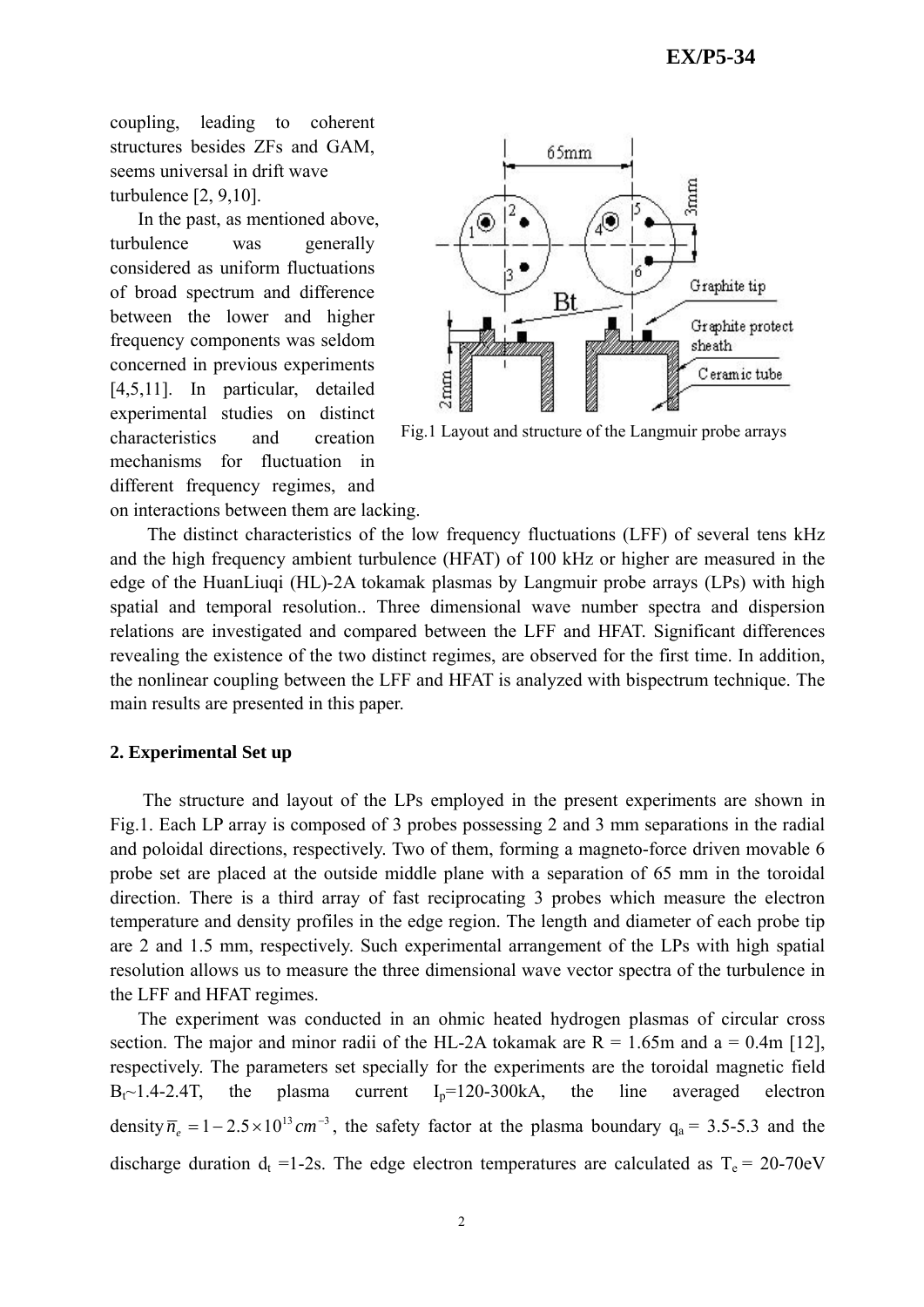from the LP signals. The LPs are located at  $r/a = 0.92 - 0.95$ .

The sampling rate of the LP signals is 1MHz corresponding to Nyquist frequency  $f_N$  = 500 kHz. 779 sets of  $2^{10}$  data records were used and the frequency resolution is 0.98 kHz in the analysis unless otherwise stated.

#### **3. Experimental Results**

A representative auto-power spectrum of the

floating potential fluctuation  $\phi_{f_1}$ , with three

peaks, is shown in Fig .2. where, the frequency resolution is 0.49 kHz. The first



Fig.2. A representative auto-power spectrum of the floating potential fluctuation.

peak centered at frequency of about 1 kHz, corresponding to magnetohydrodynamic (MHD) modes and LFZF, will be discussed in a separate work. The toroidal symmetry of the second peak of GAM at frequency ~ 9 kHz and its interaction with ambient turbulence are discussed in detail in previous papers [4, 5]. The third peak centered at the frequency of  $\sim$  35 kHz is the

LFF and  $\frac{\Delta f}{c} = 0.7$ *f*  $\frac{f}{f}$  = 0.7 which is the focus of this paper.

 Shown in Fig.3. (a) are the poloidal and radial coherency spectra of the floating potential fluctuations  $\phi_{fs}$  and  $\phi_{fs}$  with poloidal separation of 3mm (the heavy solid line), and  $\phi_{fs}$  and

 $\phi_{fs}$  with radial separation of 2mm (the light solid line), respectively. The correlation of HFAT

over the poloidal distance  $d_{\theta} = 3mm$  is clearly demonstrated. On the other hand, the coherency

of 0.93 in the LFF regime (shadowed region in Fig.3.) indicates that poloidal correlation of LFF is significantly higher than that of the HFAT. The average coherencies of the HFAT in the poloidal and radial directions are estimated to be 0.51 and 0.44, respectively, while they are 0.87 and 0.86 in the LFF regime (the shadowed region in Fig.3), indicating that both the poloidal and radial correlations of the LFF are significantly higher those of the HFAT. The corresponding wave vector spectra are presented in Fig.3.(b). Here, the poloidal wave vector spectra of the HFAT show apparent linear dispersion relation, from which deviation towards smaller wave vector direction occurs in the LFF regime. The latter means that the group velocities of the LFF are higher than that of the HFAT. The estimated poloidal mode number is of  $m \sim 15-95$  in the former regime. The average poloidal wave vector of the LFF is calculated as  $0.57 \text{cm}^{-1}$  by  $\bar{k}_{\theta} = \sum_{f,k} k_{\theta} S(k_{\theta}, f) / \sum_{f,k} S(k_{\theta}, f)$  [13]. The corresponding

average poloidal mode number is  $\overline{m} = \overline{k}_{\theta}r = 22$ , where r is the radial position of the probe.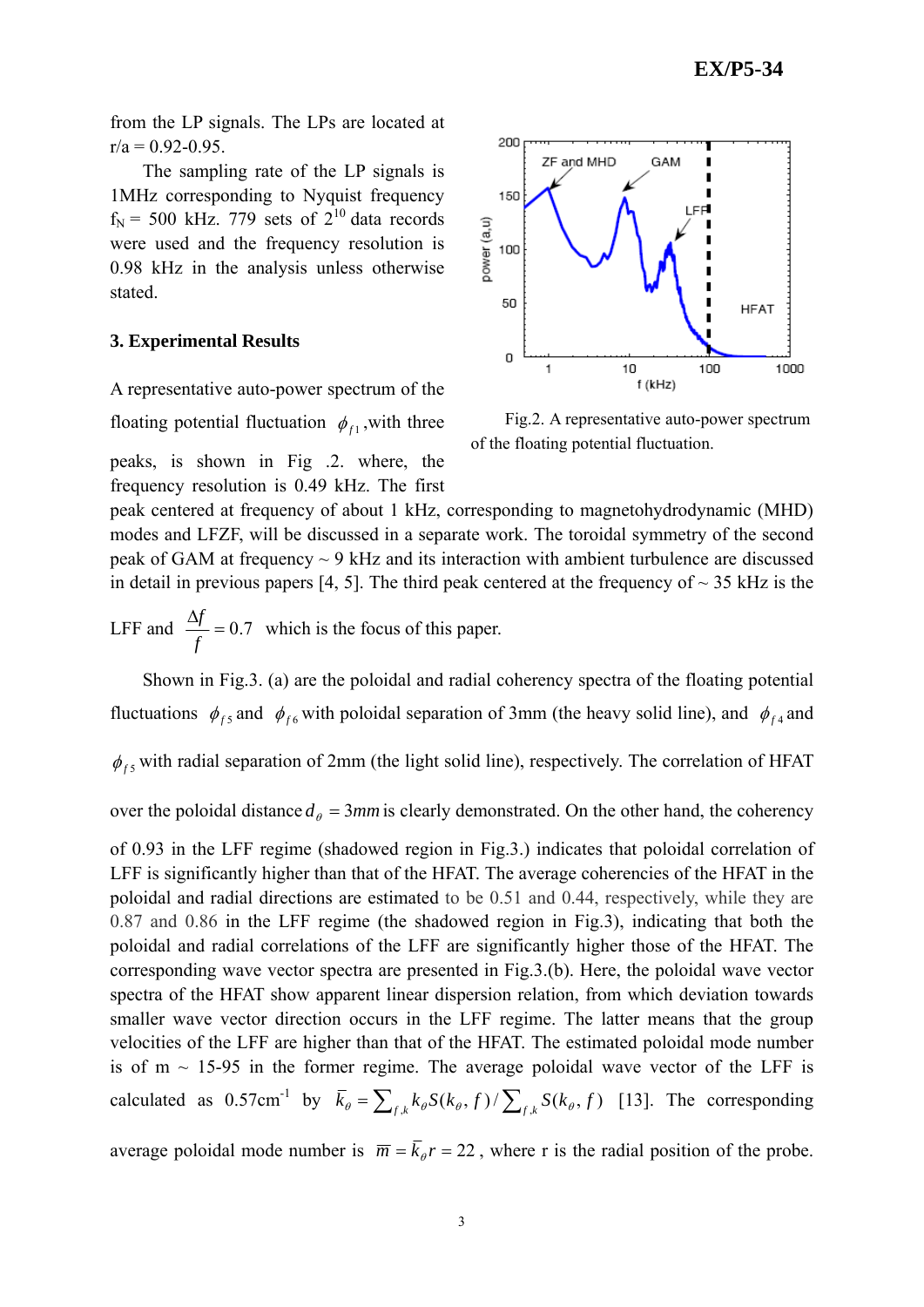



Fig. 3. (a) Coherency spectra of  $\phi_{fs}$  and  $\phi_{fs}$ (the heavy solid line,  $d_{\theta} = 3$ mm), and of  $\phi_{f4}$  and  $\phi_{\phi_{fs}}$  (the light solid line,  $d_r = 2mm$ ), (b) corresponding wave vector spectra.

Fig.4. (a) Toroidal coherency spectra  $d_t = 65$ mm, (b) corresponding wave vector spectra.

The poloidal wave number of the HFAT is estimated to be  $\sim 2.5{\text -}10 \text{cm}^{-1}$ . The spectral width of poloidal wave vectors is  $\Delta k_{\theta} = 1.99 \text{cm}^{-1}$  and the poloidal phase velocity is estimated as

$$
V_{ph\theta} = \sum_{(k,f)} \frac{2\pi f}{k_{\theta}} S(k_{\theta}, f) = 3x10^3 \, m/s
$$
 for the LFF. Both the LFF and HFAT propagate in

the electron diamagnetic drift direction. The electron diamagnetic drift velocity of HFAT  $v_{*e} = T_e / eBL_n$  is calculated to be  $0.6 \times 10^3 m/s$ , where  $L_n$  is the scale length of the density

gradient. The mean shear flow velocity is  $\frac{E_r}{R} = 2x10^3 m/s$ *B*  $\frac{E_r}{\sigma} = 2x10^3 m/s$ .

 The radial coherency is greater than 0.6 in the LFF regime, indicating strong correlation in this direction. The HFAT also show considerable coherency of >0.2 over the whole spectra due to the short radial distance  $d_r = 2mm$ . In addtion, the radial wave vector spectrum of the HFAT also shows a regular linear dispersion relation similar to that in the poloidal direction. Again, apparent deviation towards smaller wave vector direction occurs in the LFF regime. The wave number  $\bar{k}_r$  is estimated as 2.6cm<sup>-1</sup> in the LFF regime much smaller than that in the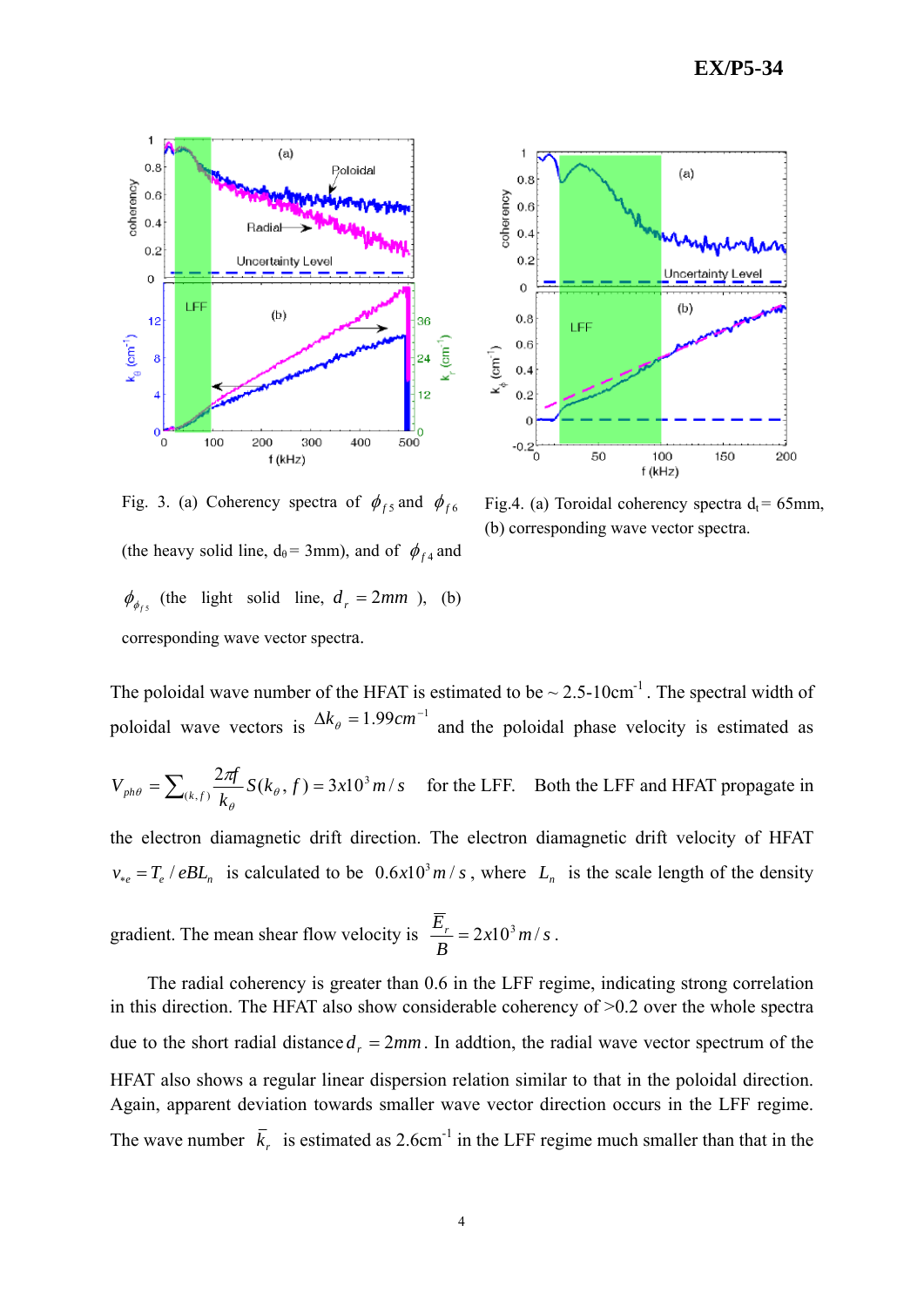### **EX/P5-34**

HFAT regime where  $k_r = 10 - 48cm^{-1}$ . The radial spectral width of LFF is calculated as  $\Delta k_r = 3.8 \text{cm}^{-1}$ . Both the LFF and HFAT propagate outward in the radial direction.

The toroidal coherency spectra of  $\phi_{f1}$  and  $\phi_{f4}$  are shown in Fig.4.(a). The maxmium toroidal coherency of 0.91 indicates strong correlation of the LFF over the toroidal separation of  $d_t = 65$ *mm*. Although the HFAT is also correlated over the distance, but the coherency is much lower in the frequency region of 100-200 kHz and even less than 0.2 in higher frequency region. The corresponding wave number spectrum is presented in Fig.4.(b). As shown here, the toroidal wave number spectrum of the HFAT exhibits a standard linear dispersion relation, indicated by the dashed line, while deviation from it towards smaller wave number direction is apparent in the LFF regime. The toroidal mode number of  $\sim$ 13-80 are estimated for the LFFs. The average toroidal wave number is calculated as  $\overline{k}_{\varphi} = 0.14 \text{cm}^{-1}$ , corresponding to average toroidal mode number  $\overline{n} = \overline{k}_m R = 23$ . Where, R is the major radius of the HL-2A tokamak.

In order to check the robustness of the distinct characteristics of the LFF and HFAT mentioned above, the poloidal wave number spectra are given in Fig.5 for three sets of typical

discharge parameters are toroidal magnetic field  $B_1 = 2.4$ , 2.2 and1.4T, plasma current  $I_p$ =300, 200 and 180kA, and line average electron density  $\overline{N}_e = 2.5, 1$ and  $2.5 \times 10^{13}$  cm<sup>-3</sup>. The three sets are denoted by notations A, B and C, respectively. The corresponding  $S(k_\theta, f)$  spectra of them are also given in Fig.6. The averaged poloidal wave numbers of  $k_{\theta}$  $=2.2$ , 1.2 and 0.76cm<sup>-1</sup>, respectively, are calculated in the LFF regime. Although the wave vector spectra are different for the three discharges, the two-regime feature of the spectrum and thus of

discharge parameter. Here, the



Fig.5. Poloidal wave vector spectra for the three typical discharge parameters. A.  $B_f=2.4T$ ,  $I_p=300kA$ ,  $\overline{n}_e = 2.5 \times 10^{13}$  cm<sup>-3</sup>, B. B<sub>t</sub>=2.2T, I<sub>p</sub>=200kA,  $\overline{n}_{e} = 2.5 \times 10^{13}$  cm<sup>-3</sup>, and C. B<sub>t</sub>=1.4T, I<sub>p</sub>=180kA,  $\overline{n}_e = 2.5 \times 10^{13}$  cm<sup>-3</sup>.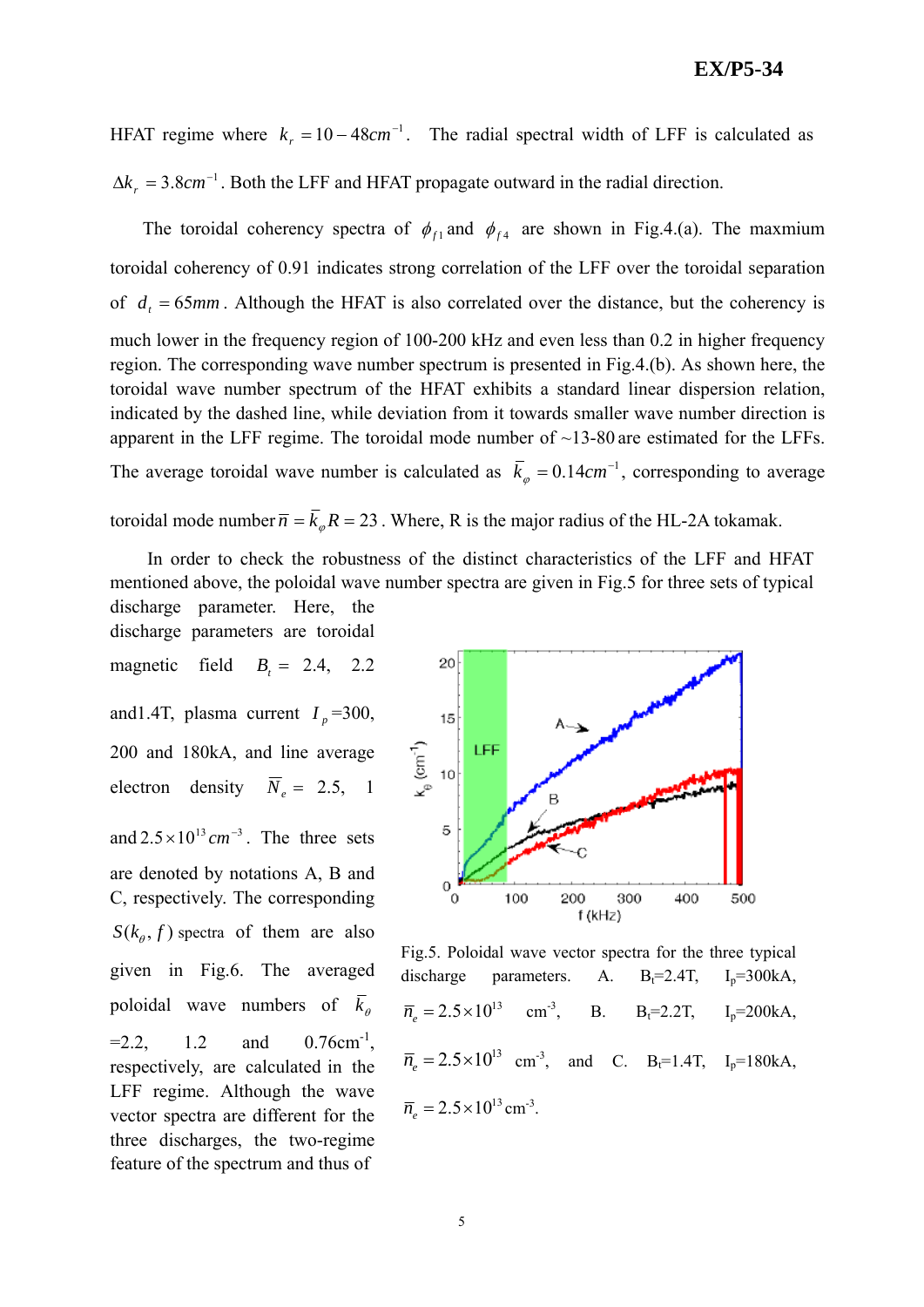

Fig.6.  $S(k_a, f)$  spectra for the three typical discharge parameters. A. B<sub>t</sub>=2.4T, I<sub>p</sub>=300kA,

 $\overline{n}_e = 2.5 \times 10^{13} \text{ cm}^3$ , B. B<sub>t</sub>=2.2T, I<sub>p</sub>=200kA,  $\overline{n}_e = 2.5 \times 10^{13} \text{ cm}^3$ , and C. B<sub>t</sub>=1.4T, I<sub>p</sub>=180kA,  $\bar{n}_e = 2.5 \times 10^{13} \text{ cm}^{-3}.$ 

the turbulence seems universal and reproducible.

The phase shift between the LFF and the envelopes of the HFAT is around  $\pi$ , indicating possible regulating effects of the former on the latter as shown in [5].

### **4. Discussion and Summary**

The theory and simulation of ETG turbulence predict that the quasimode of intermediate frequencies can be generated by nonlinear toroidal coupling of linearly unstable fluctuations [6, 7]. The frequency and wave number of the former are one order of magnitude lower than that of the latter. In addition, the quasimode has long wavelengths along magnetic field lines and is the major saturation mechanism of the fluctuations in the absence of ZFs. Similar results have also be found in ITG turbulence simulation, where zonal flows play an important role in the saturation processes [8]. It is not difficult to find out that the LFFs identified above have some similarities with the quasimodes. However, detailed comparison is beyond the scope of this paper and will be the subject of future work.

In summary, two distinct regimes of turbulence, LFF and HFAT, are identified with Langmuir probe arrays in the edge plasma of the HL-2A tokamak plasma for the first time. The spatial and temporal characteristics of them are demonstrated to be significantly different. The deviations of the dispersion relations in the two regimes are apparent. Both the poloidal and toroidal correlation lengths of the fluctuations in the LFF regime are one order of magnitude longer than those in the HFAT regime. The ratio of the temporal scales of the LFF and HFAT is the same order as that for the spatial scales. The LFF may coexist with and differentiate from the GAMs. The bispectrum analysis of the experimental data indicates that nonlinear three wave coupling between the LFF and HFAT turbulence is a plausible generation mechanism for